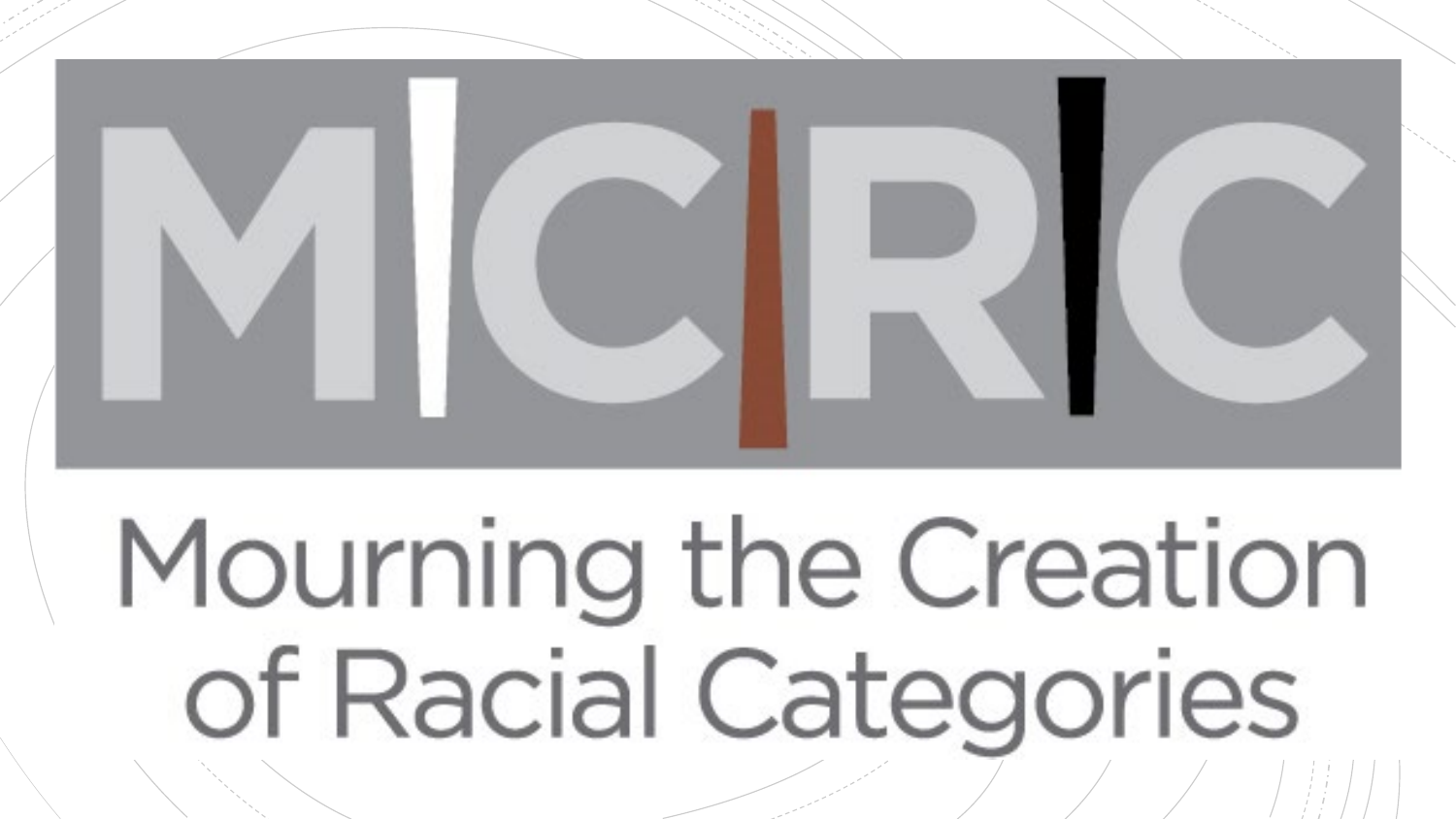# *This presentation is funded by:*

• **eLearning to Advance Racial and Ethnic Diversity Friendly University Initiative** 

### **(Faculty Funded Program 2021-2022)**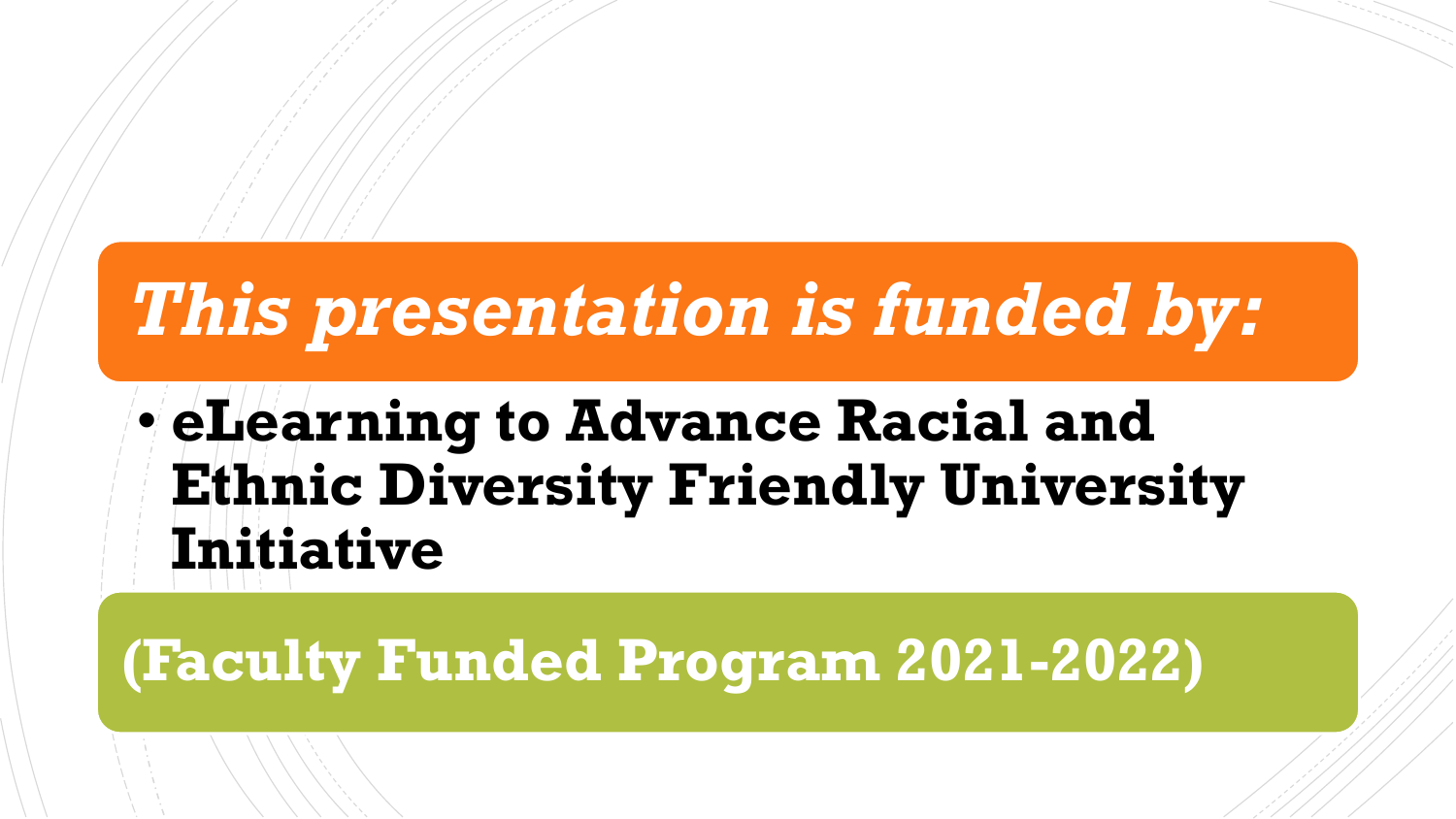### "What is Your Race?"

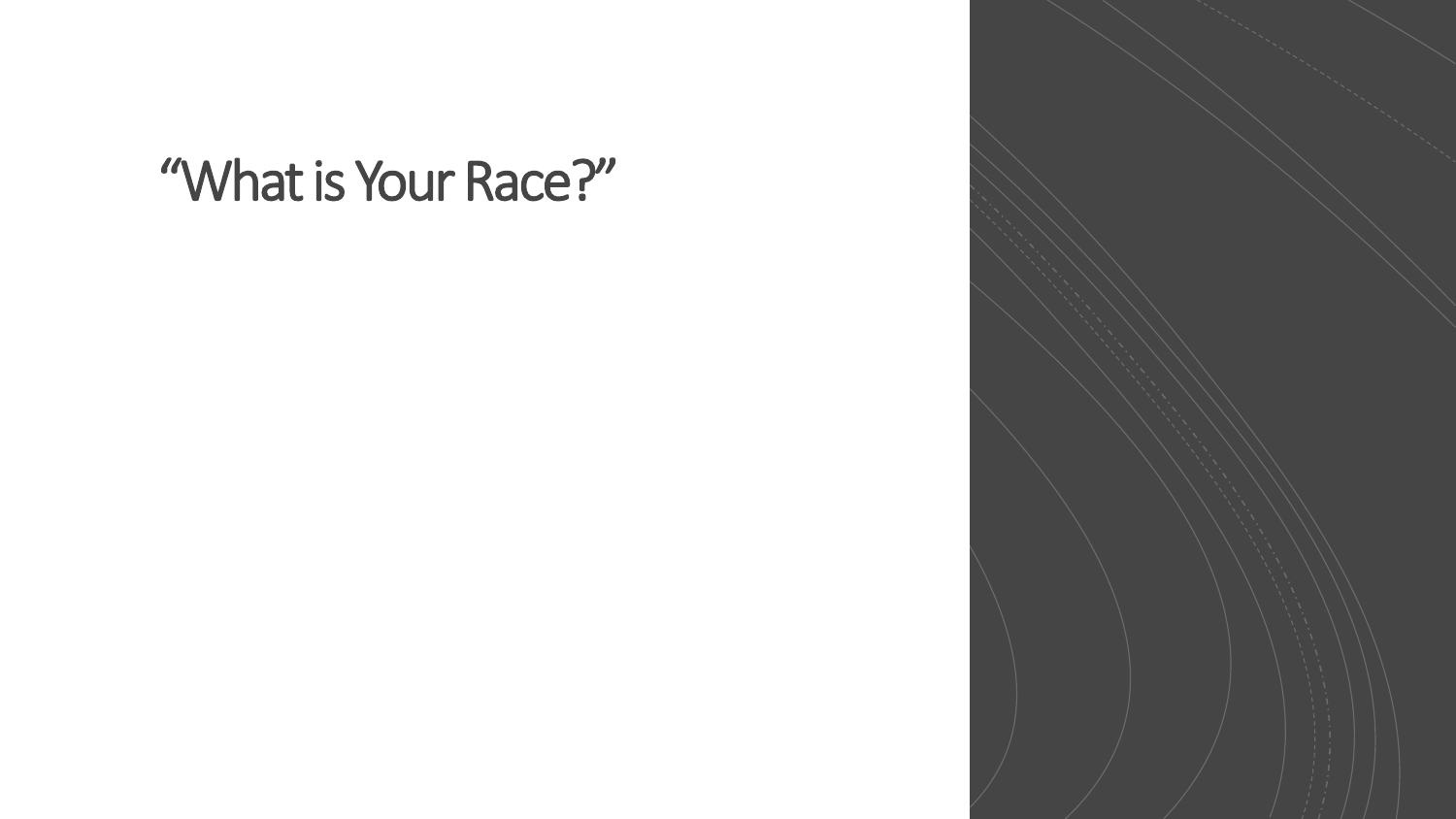"The stories we tell literally make the world." ~ Michael Margolis

#### We tell ourselves:

United States is a nation made up of different races.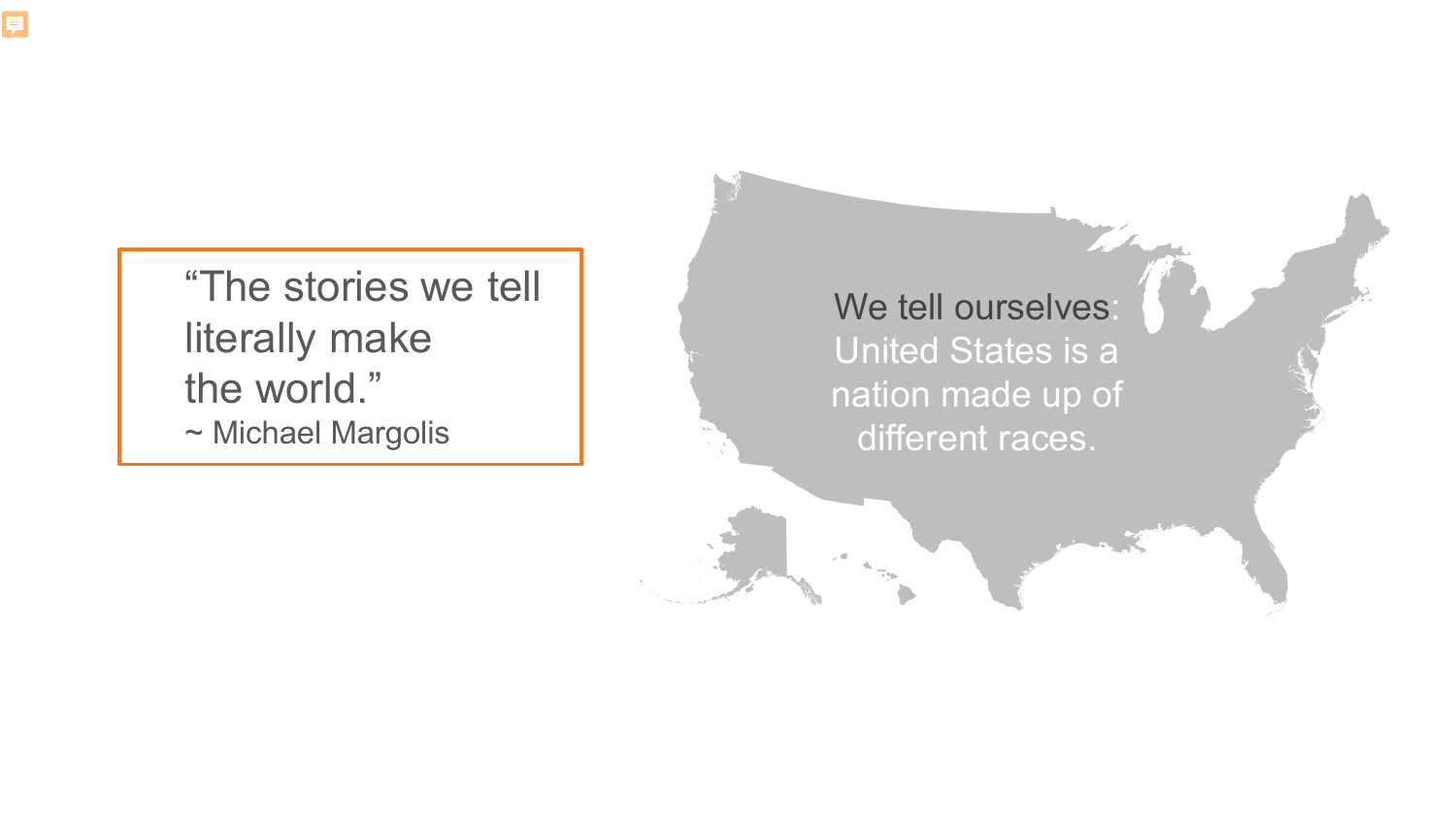

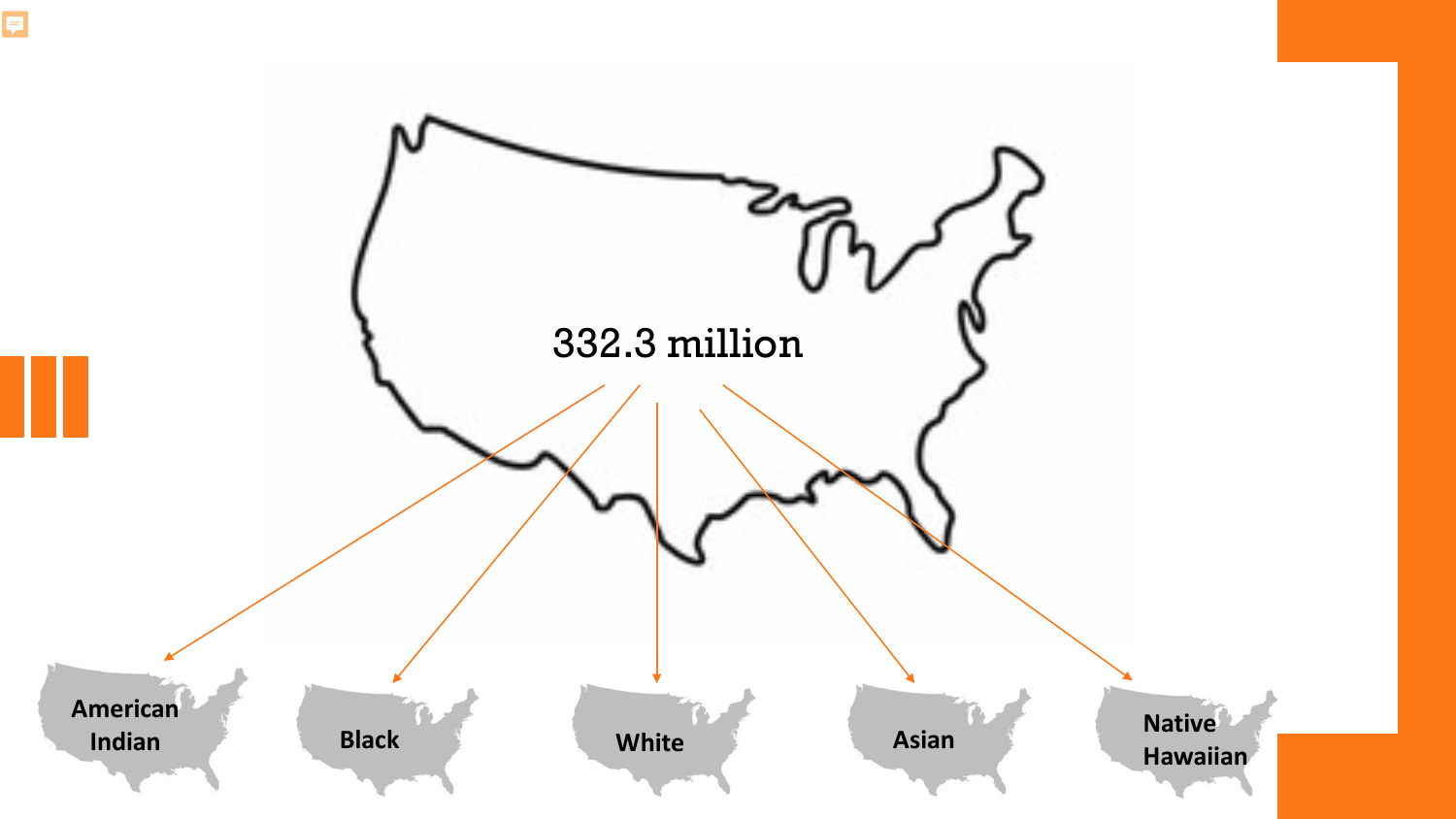Each category has an "official" definition that reveals …

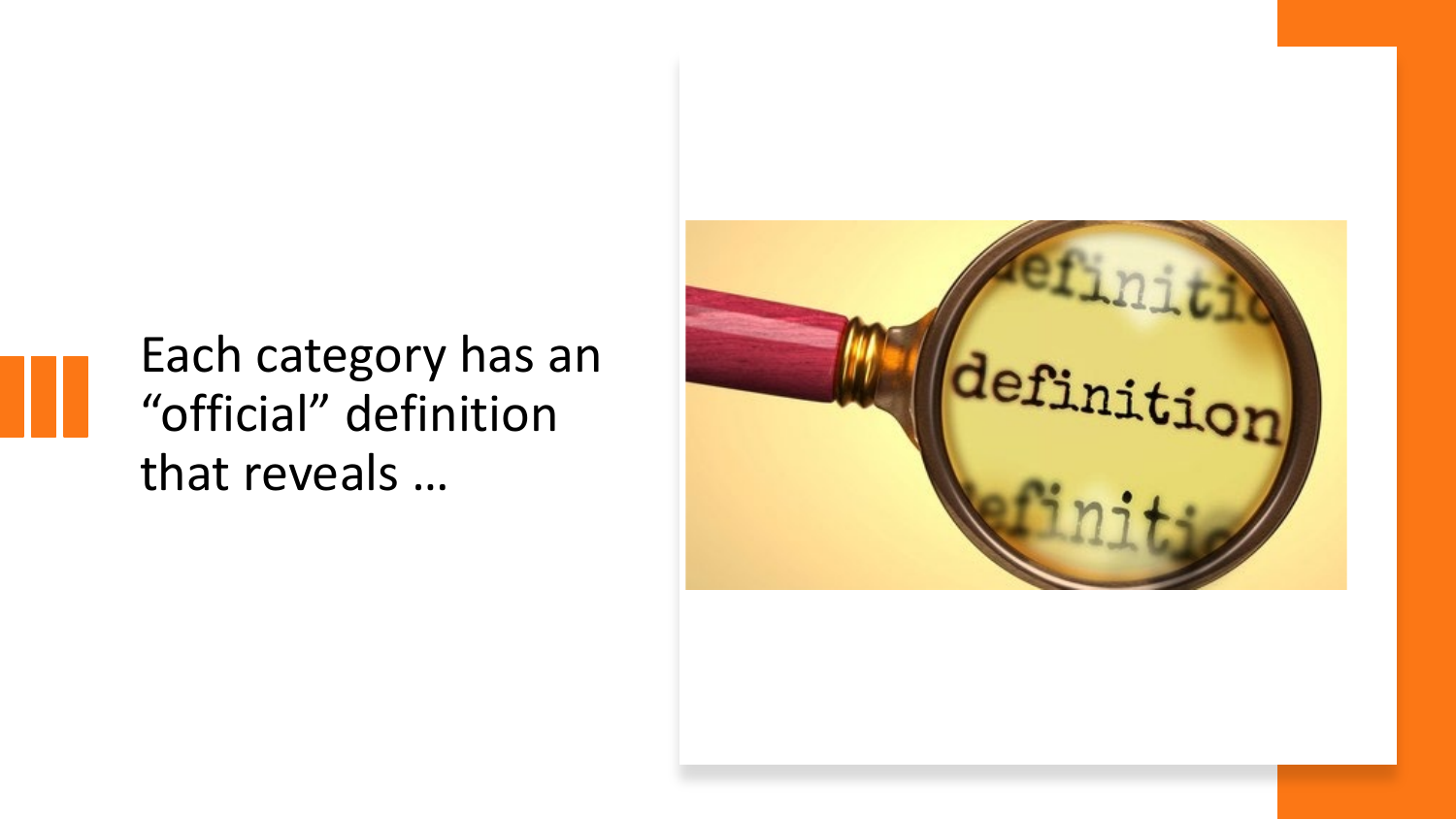### **…**the formulas used to break people apart into a handful of races.

#### What is your race?

(Select one or more) [ ] American Indian or Alaskan Native [ ] Asian [ ] Black or African American [ ] Native Hawaiian or Other Pacific Islander [ ] White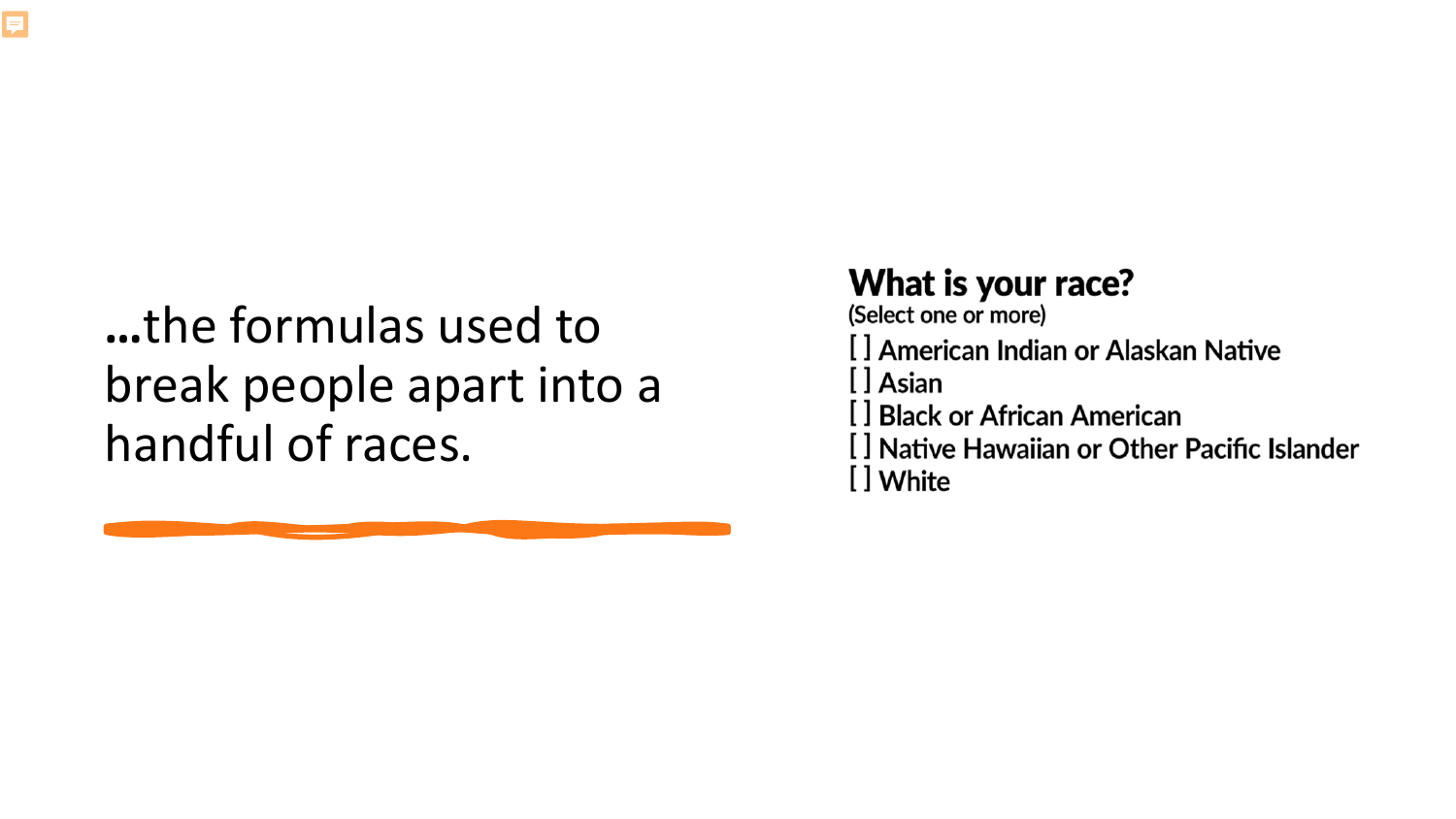Ę

Each "official" definition also references a trauma that binds people together within a category.

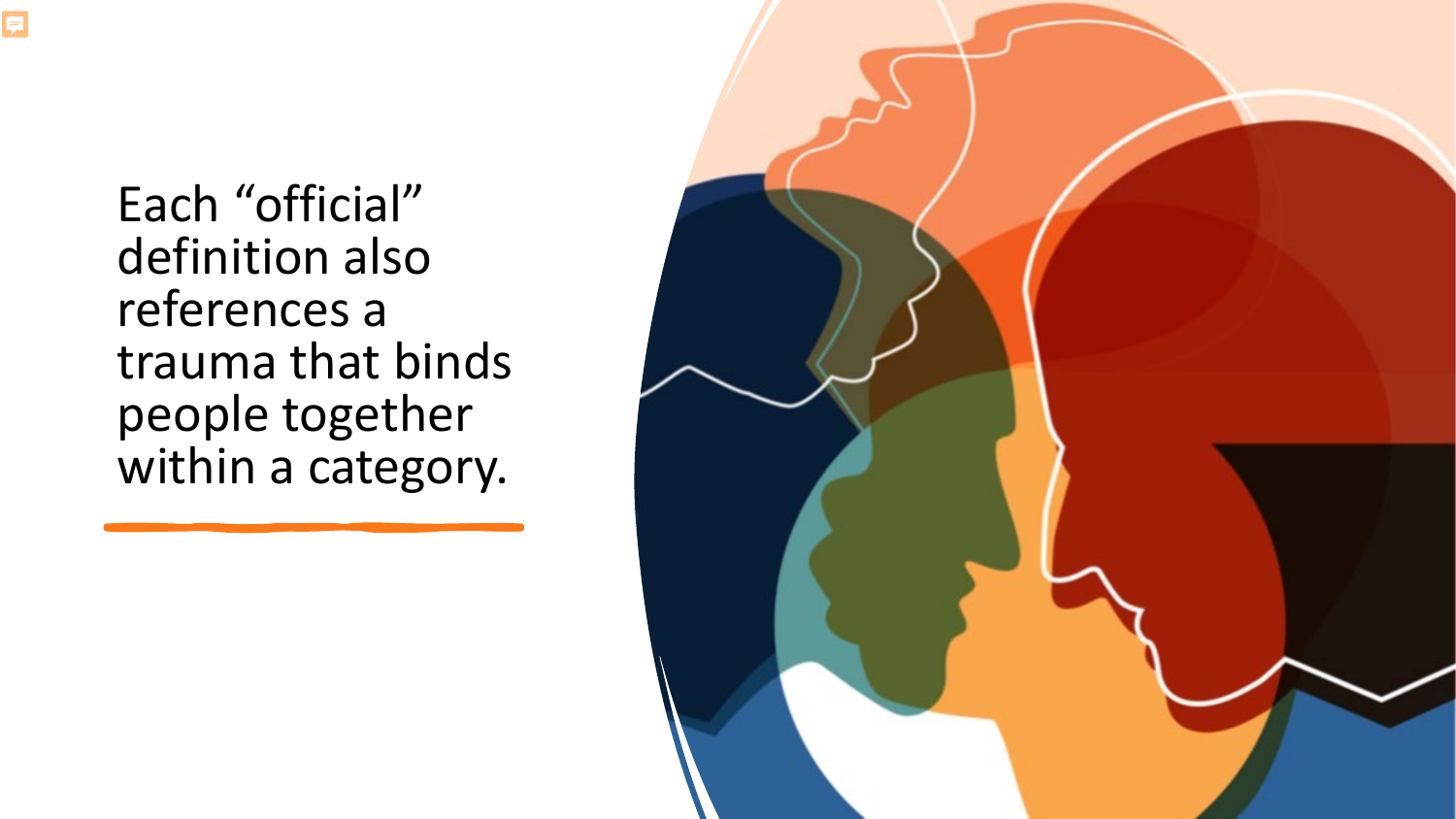#### Our challenge is to…

# face the story; feel the historical weight all categories carry; take a first step toward healing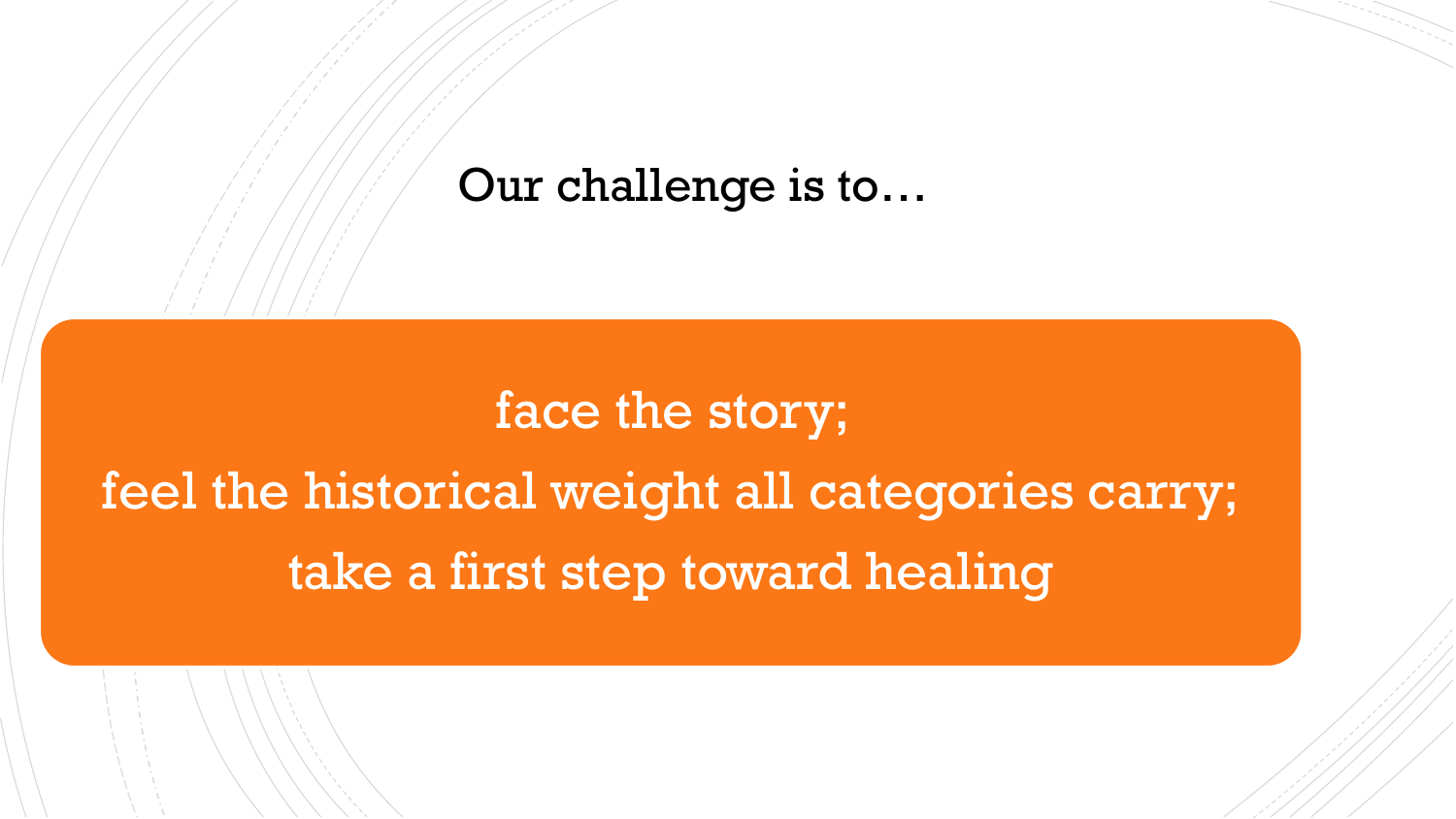#### **AMERICAN INDIAN–ALASKAN NATIVE**

"A person having origins in any of the original peoples of **North, Central and South America** and who maintains tribal affiliation or community attachment."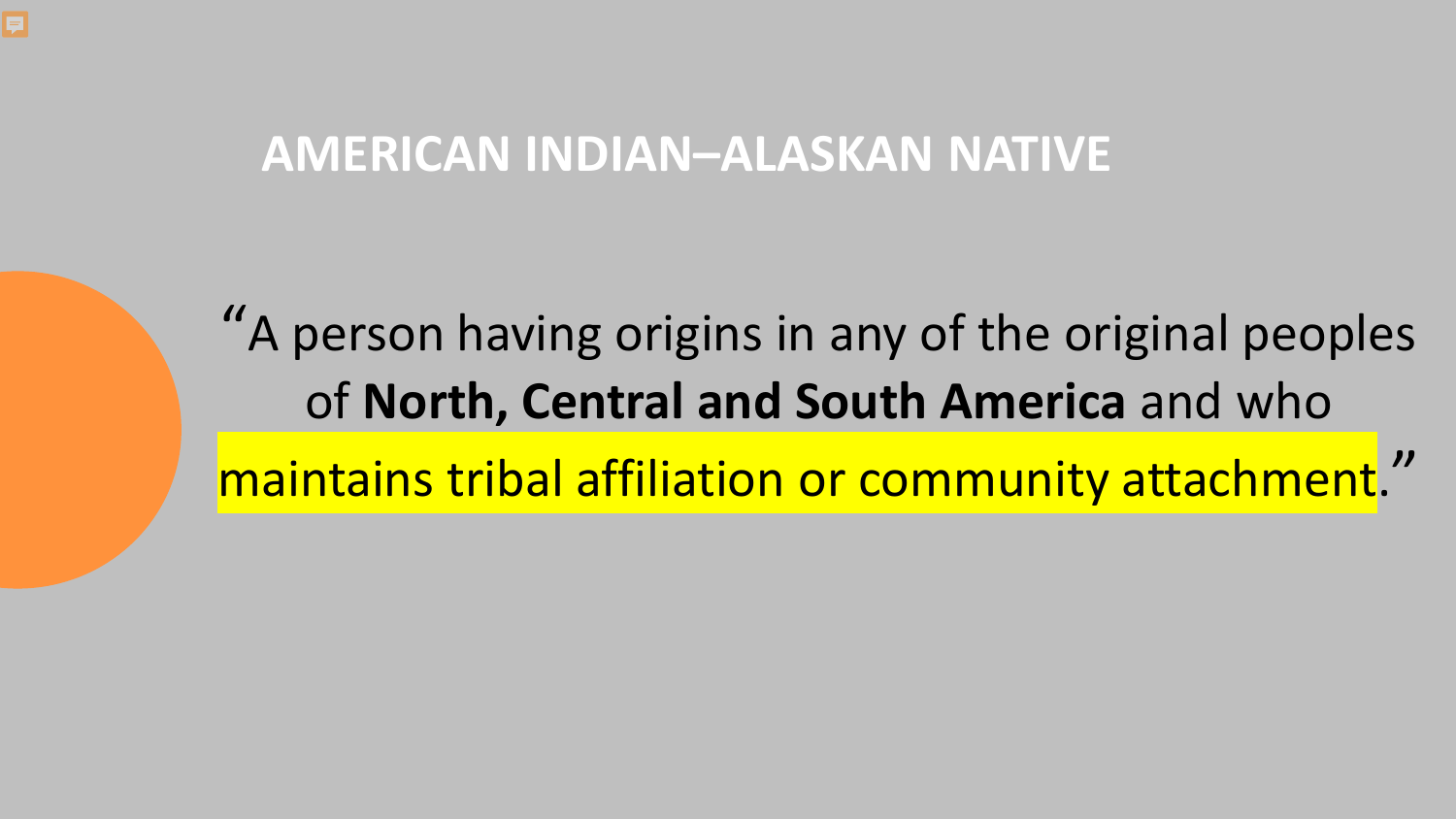### **BLACK or AFRICAN AMERICAN**

"A person having origins in any of the Black racial groups of Africa."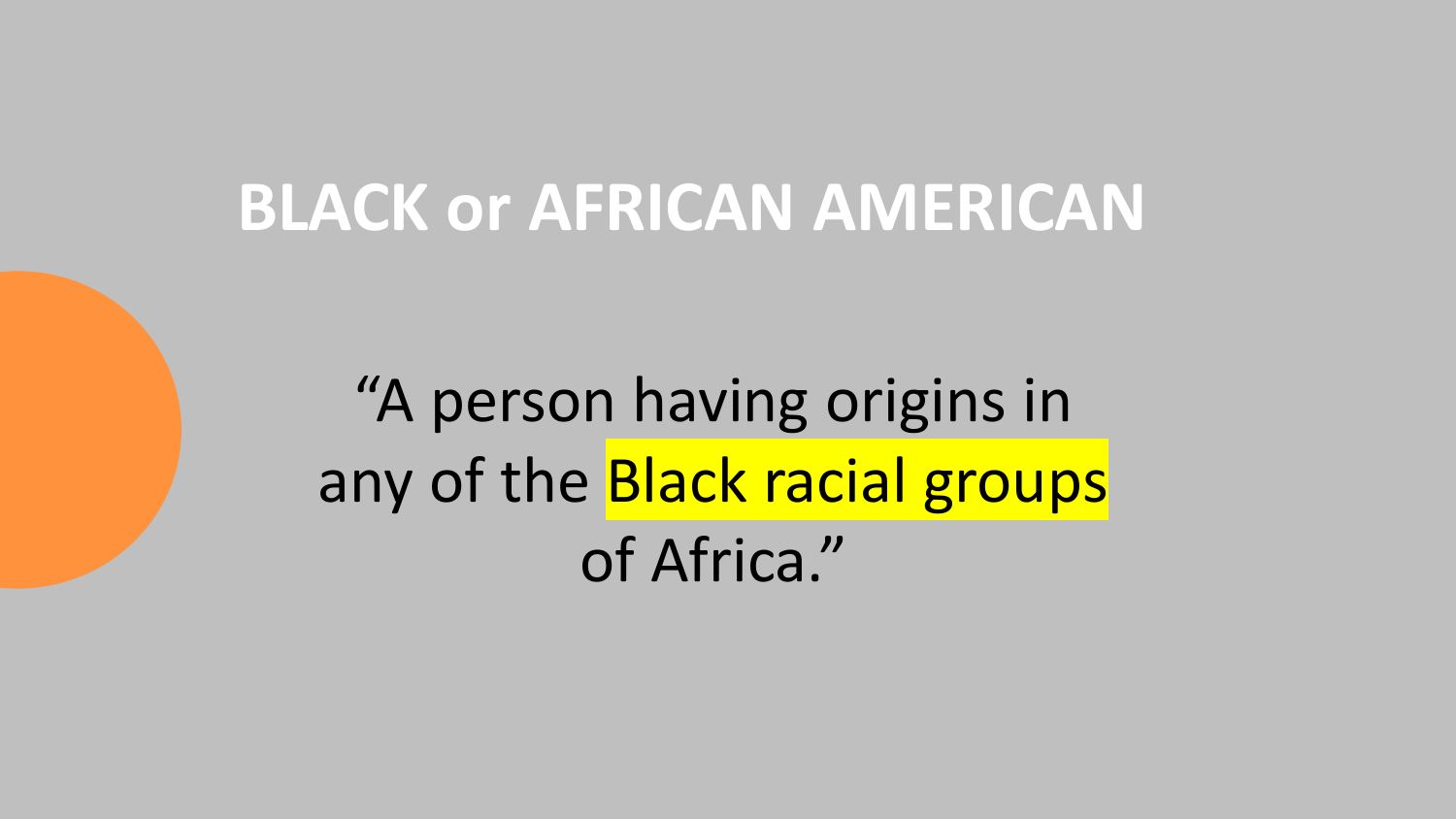## **WHITE**

"A person having origins in any of the original peoples of Europe, Middle East, or North Africa."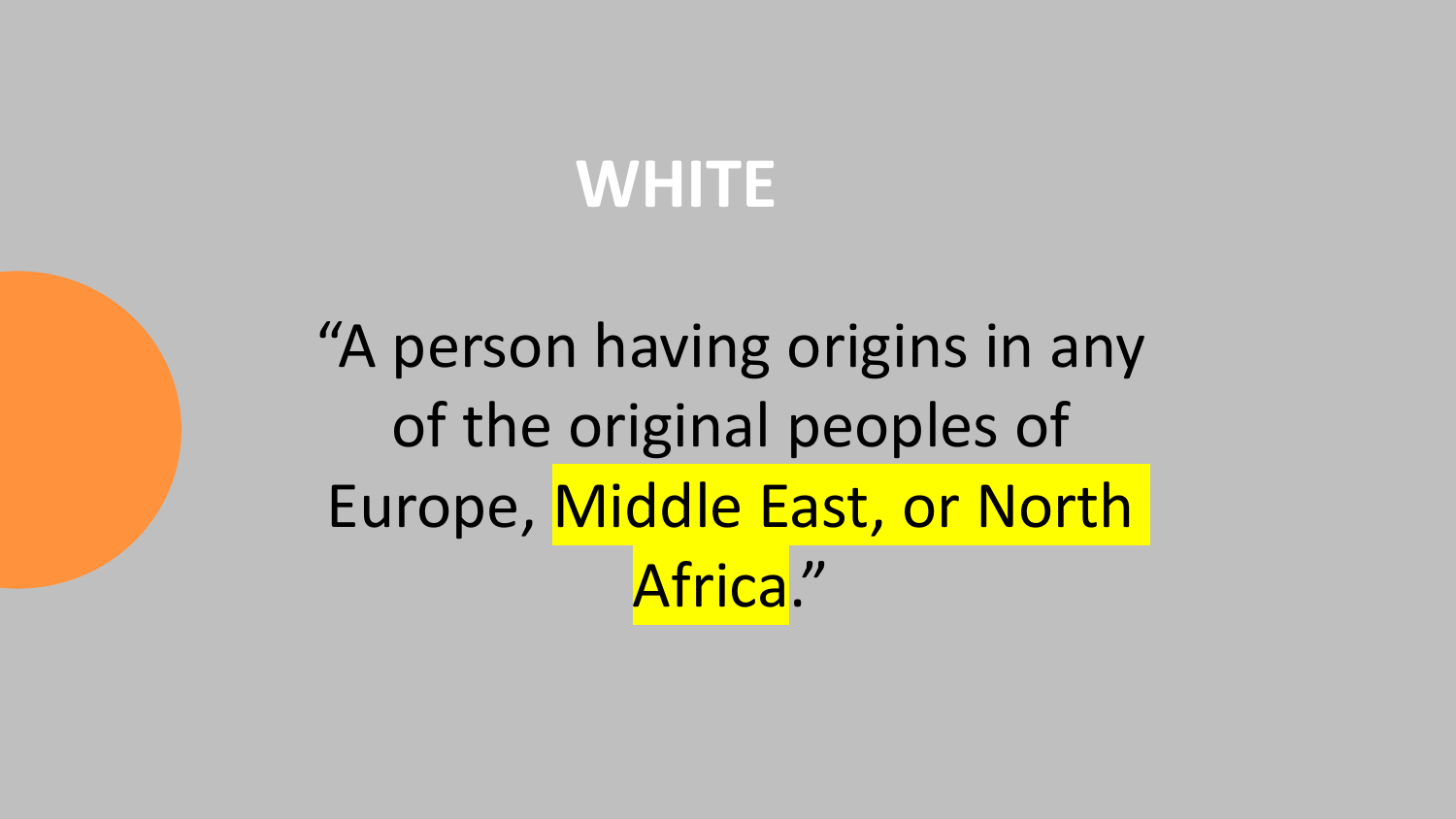"If you would like information on how to deconstruct the definitions, especially the links to unique trauma, contact Dr. Joan <mark>;</mark> Ferrante, Founder and Director of the MCRC Project, ferrantej@nku.edu Q: What story do we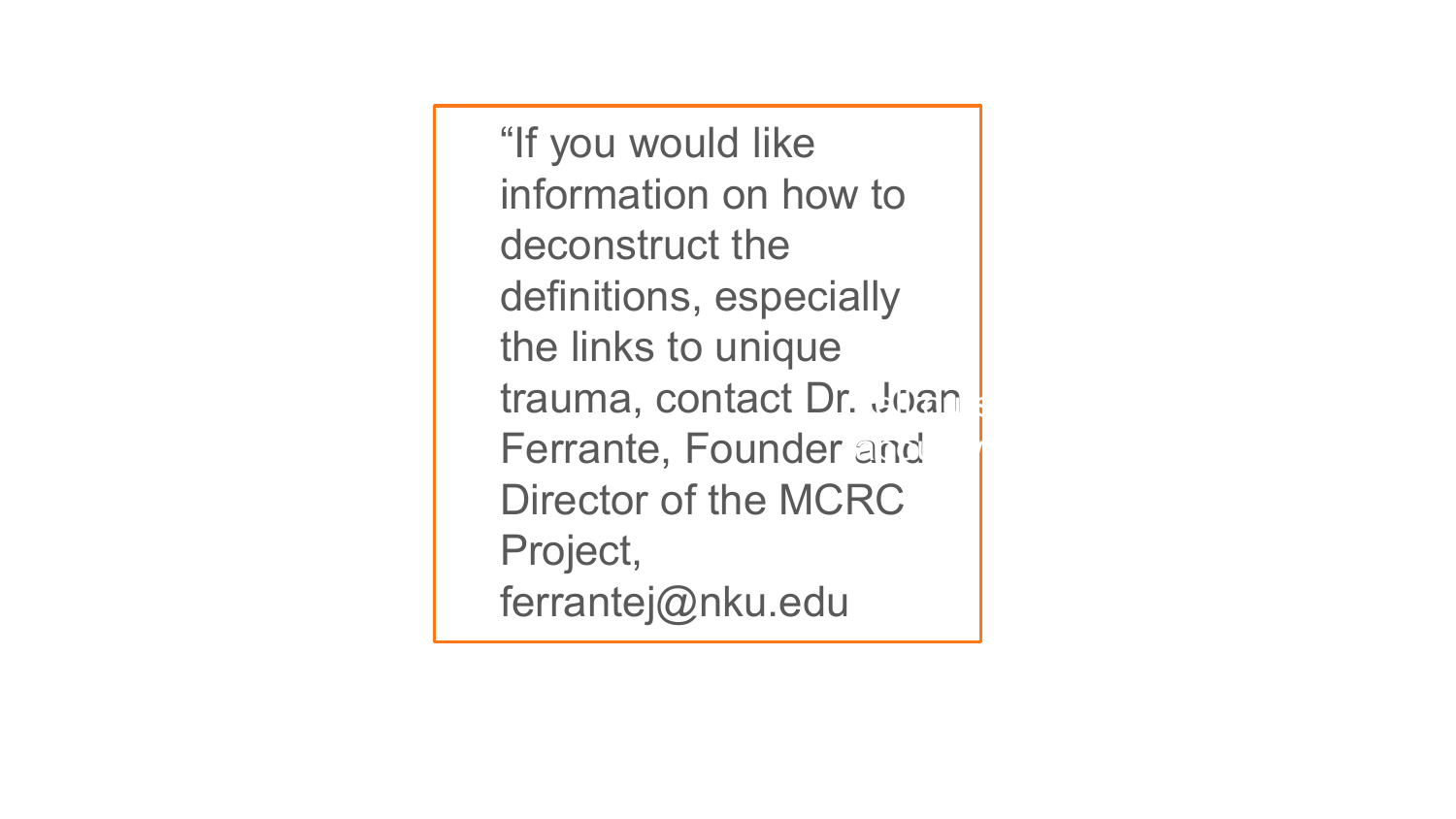"The stories we tell literally make the world." ~ Michael Margolis

Q: What story do we tell ourselves now about who we are?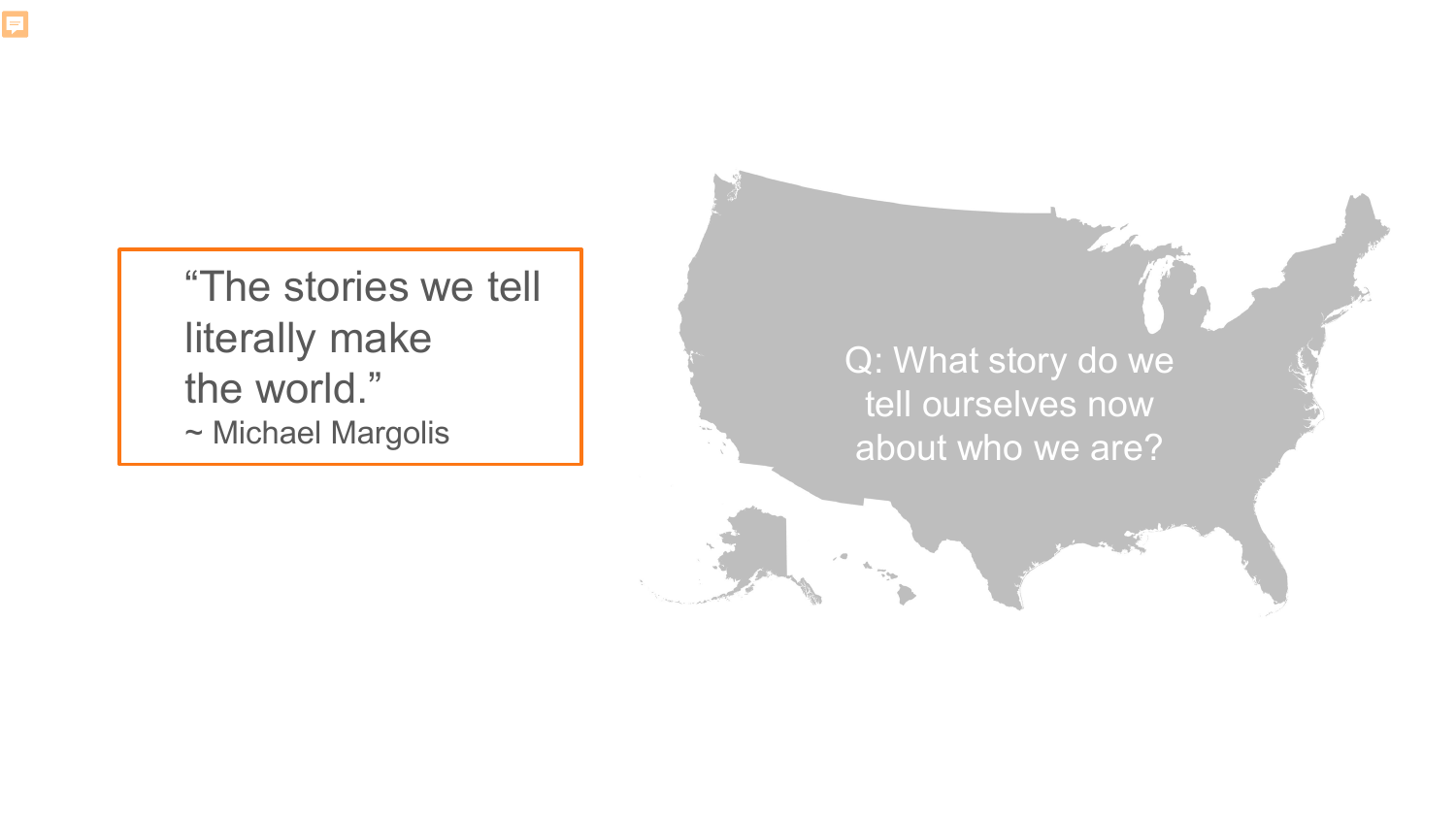# Q/Q/Discussion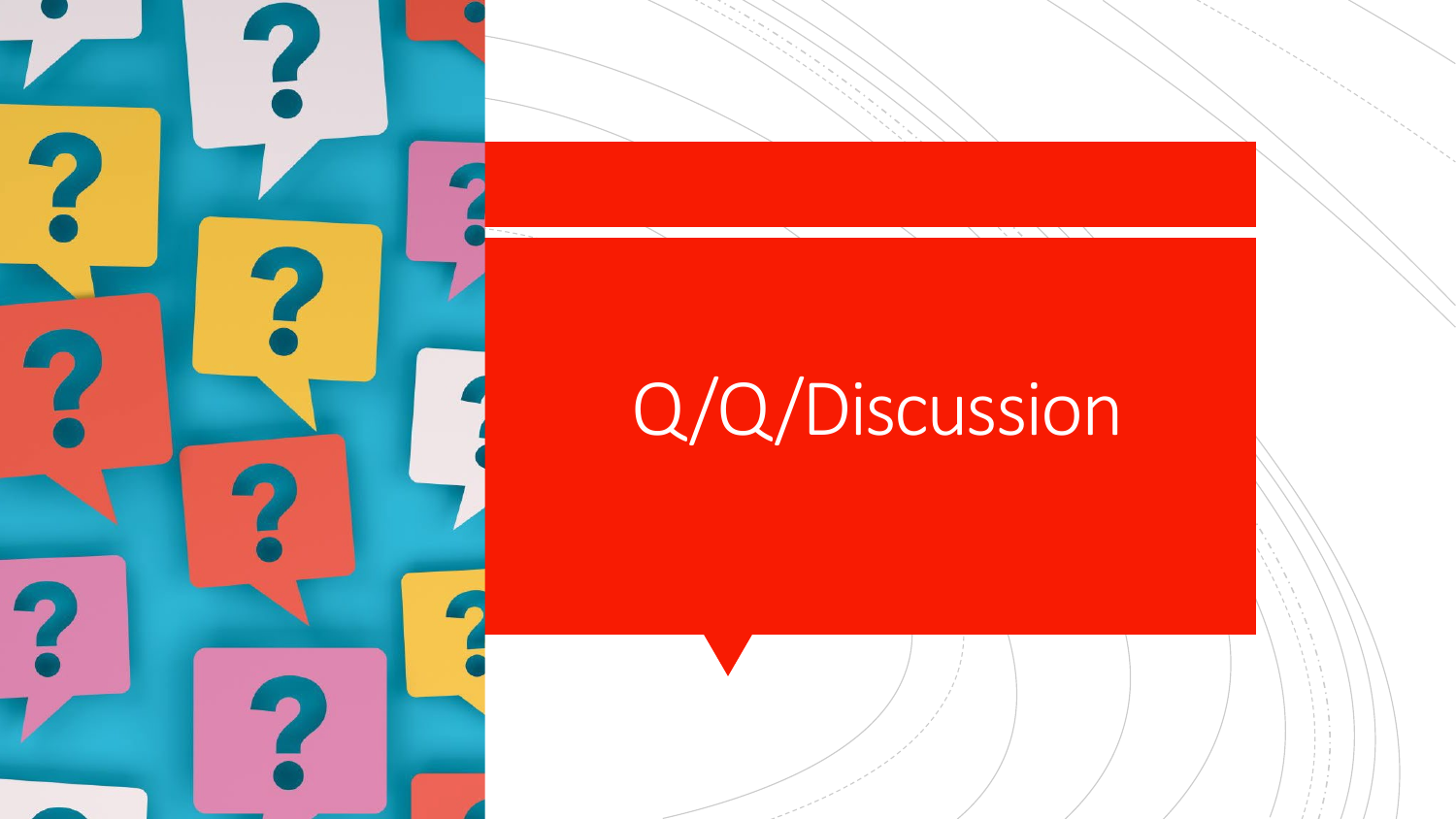### Welcome any questions and thoughts



How is it possible to divide so many people into a handful of categories?

Is there a manual or guidebook for how to do this?

Where did the labels come from?

Does the "Check all that apply" and "Other race" options offer relief?